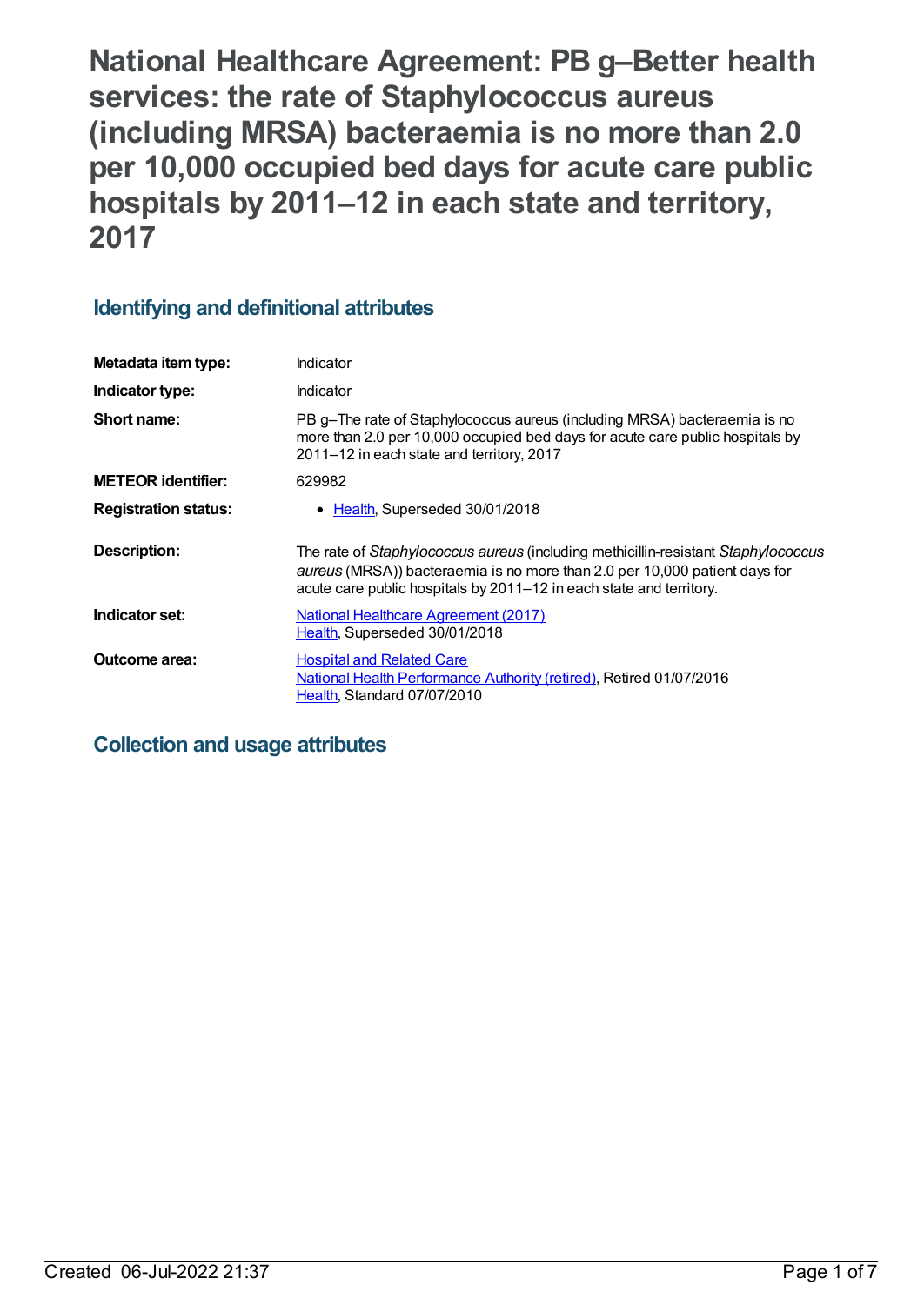**Computation description:** Acute care public hospitals are defined as all public hospitals including those hospitals defined as public psychiatric hospitals in the Public Hospital Establishments National Minimum Data Set. All types of public hospitals are included, both those focusing on acute care, and those focusing on non-acute or sub-acute care, including psychiatric, rehabilitation and palliative care.

> Unqualified newborns, hospital boarders and posthumous organ procurement are excluded from the indicator.

A patient-episode of *Staphylococcus aureus* bacteraemia (SAB) is defined as a positive blood culture for *Staphylococcus aureus*. For surveillance purposes, only the first isolate per patient is counted, unless at least 14 days has passed without a positive blood culture, after which an additional episode is recorded.

A *Staphylococcus aureus* bacteraemia will be considered to be healthcareassociated if: the first positive blood culture is collected more than 48 hours after hospital admission or less than 48 hours after discharge, OR, if the first positive blood culture is collected 48 hours or less after admission and one or more of the following key clinical criteria was met for the patient-episode of SAB:

- 1. SAB is a complication of the presence of an indwelling medical device (e.g. intravascular line, haemodialysis vascular access, CSF shunt, urinary catheter)
- 2. SAB occurs within 30 days of a surgical procedure where the SAB is related to the surgical site
- 3. An invasive instrumentation or incision related to the SAB was performed within 48 hours
- 4. SAB is associated with neutropenia contributed to by cytotoxic therapy. Neutropenia is defined as at least two separate calendar days with values of absolute neutrophil count (ANC) <500 cells/mm $^3$  (0.5 × 10 $^9$  / L) on or within a seven-day time period which includes the date the positive blood specimen was collected (day 1), the 3 calendar days before and the 3 calendar days after.

#### Exclusions:

|                     | Cases where a known previous positive test has been obtained within the last 14<br>days are excluded. For example: If a patient has SAB in which 4 sets of blood<br>cultures are positive over the initial 3 days of the patient's admission only one<br>episode of SAB is recorded. If the same patient had a further set of positive blood<br>cultures on day 6 of the same admission, these would not be counted again, but<br>would be considered part of the initial patient-episode. |
|---------------------|--------------------------------------------------------------------------------------------------------------------------------------------------------------------------------------------------------------------------------------------------------------------------------------------------------------------------------------------------------------------------------------------------------------------------------------------------------------------------------------------|
|                     | Note: If the same patient had a further positive blood culture 20 days after<br>admission (i.e. greater than 14 days after their last positive blood culture on day 5),<br>then this would be considered a second patient-episode of SAB.                                                                                                                                                                                                                                                  |
|                     | See <b>Establishment—number of patient days, total N[N(7)]</b> for the definition of<br>patient days.                                                                                                                                                                                                                                                                                                                                                                                      |
|                     | Analysis by state and territory is based on location of the hospital.                                                                                                                                                                                                                                                                                                                                                                                                                      |
|                     | Presented as a number per 10,000 patient days.                                                                                                                                                                                                                                                                                                                                                                                                                                             |
|                     | Coverage: Denominator $\div$ Number of patient days for all public hospitals in the<br>state or territory.                                                                                                                                                                                                                                                                                                                                                                                 |
|                     | Any variation from the specifications by jurisdictions will be footnoted and<br>described in the data quality statement.                                                                                                                                                                                                                                                                                                                                                                   |
| <b>Computation:</b> | 10,000 patient days × (Numerator ÷ Denominator)                                                                                                                                                                                                                                                                                                                                                                                                                                            |
| <b>Numerator:</b>   | SAB patient episodes (as defined in the Computation description) associated with<br>acute care public hospitals.                                                                                                                                                                                                                                                                                                                                                                           |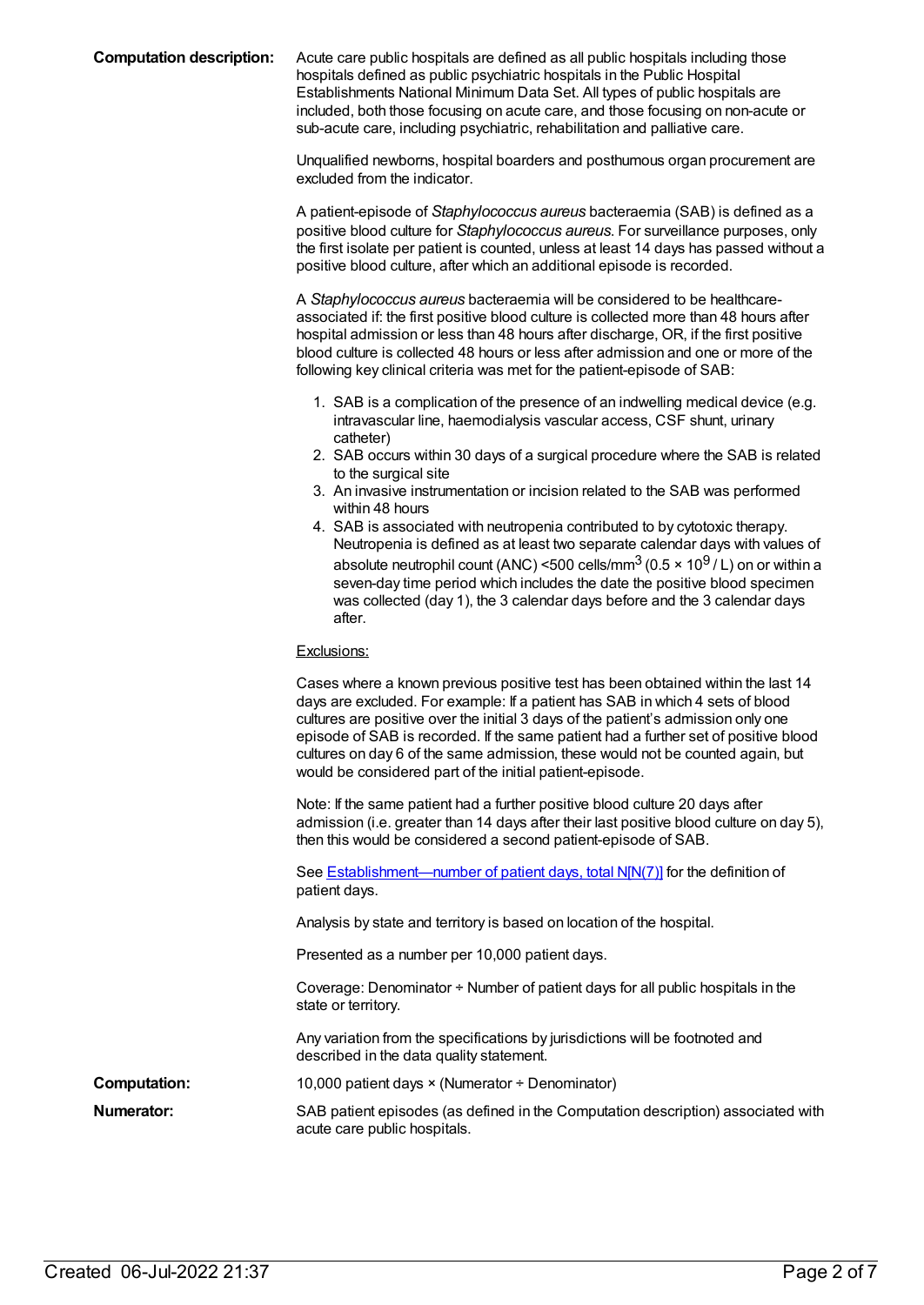| Numerator data elements: | -Data Element / Data Set-                                  |
|--------------------------|------------------------------------------------------------|
|                          | Data Element                                               |
|                          | Person-Staphylococcus aureus bacteraemia episode indicator |
|                          | Data Source                                                |
|                          | State/territory infection surveillance data                |
|                          | Guide for use                                              |
|                          | Data source type: Administrative by-product data           |
|                          | Data Element / Data Set-                                   |
|                          | Data Element                                               |
|                          | Person-person identifier                                   |
|                          | Data Source                                                |
|                          | State/territory infection surveillance data                |
|                          | Guide for use                                              |
|                          | Data source type: Administrative by-product data           |
|                          |                                                            |

**Denominator:** Number of patient days for public acute care hospitals under surveillance (i.e. only for hospitals included in the surveillance arrangements).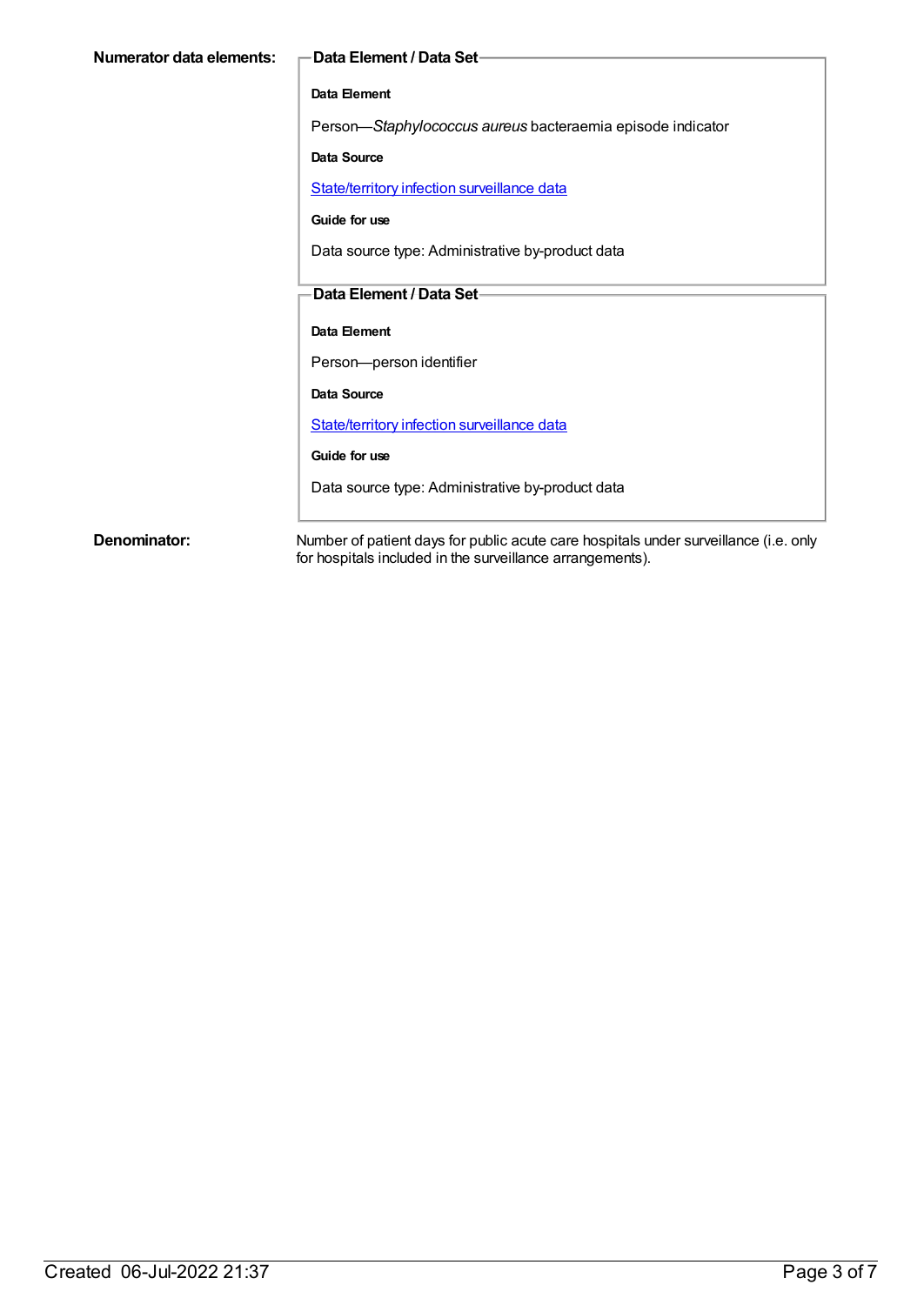#### **Denominator data elements:**

#### **Data Element / Data Set**

#### **Data Element**

Episode of admitted patient care—admission date

#### **Data Source**

[State/territory](https://meteor.aihw.gov.au/content/426458) admitted patient data

**Guide for use**

Data source type: Administrative by-product data

### **Data Element / Data Set**

#### **Data Element**

Episode of admitted patient care—separation date

**Data Source**

[State/territory](https://meteor.aihw.gov.au/content/426458) admitted patient data

**Guide for use**

Data source type: Administrative by-product data

### **Data Element / Data Set**

**Data Element**

Establishment—*Staphylococcus aureus* bacteraemia surveillance indicator

**Data Source**

[State/territory](https://meteor.aihw.gov.au/content/426458) admitted patient data

#### **Guide for use**

Data source type: Administrative by-product data

### **Data Element / Data Set**

#### **Data Element**

Establishment—organisation identifier (Australian)

**Data Source**

[State/territory](https://meteor.aihw.gov.au/content/426458) admitted patient data

#### **Guide for use**

Data source type: Administrative by-product data

**Disaggregation:** 2010–11, 2011–12, 2012–13, 2013–14 (updated for amended denominator), 2014–15 (updated for resupplied data and amended denominator), 2015–16—State and territory, by:

> Methicillin-resistant *Staphylococcus aureus* (MRSA)/Methicillin-sensitive *Staphylococcus aureus* (MSSA)

Some disaggregation may result in numbers too small for publication.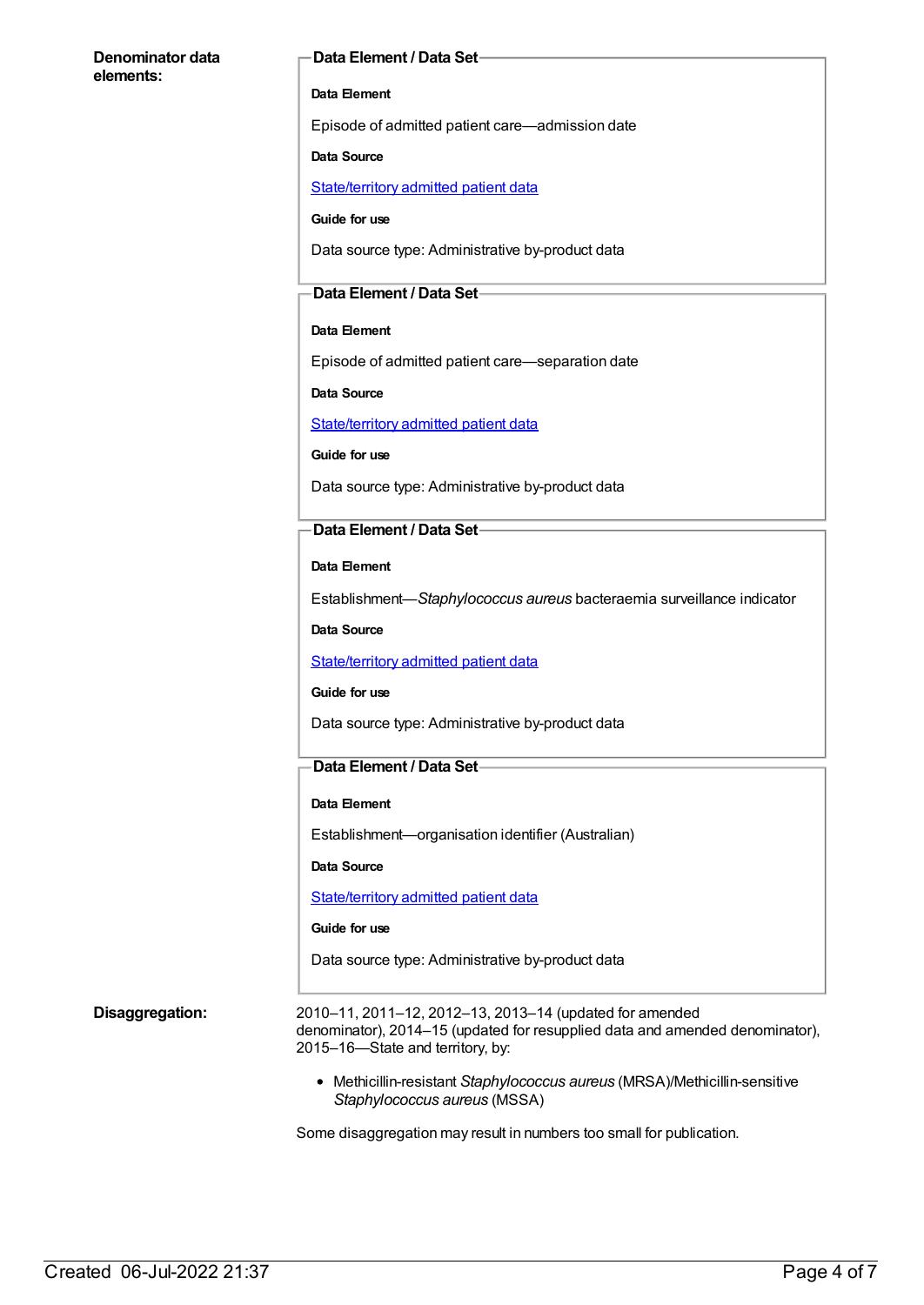#### **Disaggregation data elements:**

#### **Data Element / Data Set**

#### **Data Element**

Establishment—Australian state/territory identifier

#### **Data Source**

[State/territory](https://meteor.aihw.gov.au/content/402699) infection surveillance data

#### **Guide for use**

Data source type: Administrative by-product data

#### **Data Element / Data Set**

#### **Data Element**

Methicillin-resistant *Staphylococcus aureus* (MRSA)/Methicillin-sensitive *Staphylococcus aureus* (MSSA) indicator

#### **Data Source**

[State/territory](https://meteor.aihw.gov.au/content/402699) infection surveillance data

#### **Guide for use**

Data source type: Administrative by-product data

Comments: Most recent data available for 2017 National Healthcare Agreement performance reporting: 2015–16.

Baseline: 2009–10.

The number of SAB patient episodes associated with acute public hospitals under surveillance includes SAB patient episodes associated with all public hospitals, and the number of patient days for public acute care hospitals under surveillance includes the number of patient days for all public hospitals under surveillance.

For some states and territories there is less than 100 per cent coverage of hospitals. This may impact on the reported rate. For those jurisdictions with incomplete coverage of acute care public hospitals (in the numerator), only patient days for those hospitals that contribute data are included (in the denominator). Specifically, if a hospital was not included in the SAB surveillance arrangements for part of the year, then the patient days for that part of the year are excluded. If part of the hospital was not included in the SAB surveillance arrangements (e.g. children's wards, psychiatric wards), then patient days for that part of the hospital are excluded. Patient days for 'non-acute' hospitals (such as rehabilitation and psychiatric hospitals) are included if the hospital was included in the SAB surveillance arrangements, but not otherwise. However, all these patient days are included in the coverage rate denominator measure of total number of patient days for all public hospitals in the state or territory.

Some states operated a 'signal surveillance' arrangement for smaller hospitals whereby the hospital notifies the appropriate authority if a SAB case is identified, but the hospital is not considered to have formal SAB surveillance as per larger hospitals. Where this arrangement is in place, these hospitals should be included as part of the indicator. That is, SAB patient episodes and patient days should be included as 'under surveillance'.

Only episodes associated with acute public hospital care in each jurisdiction should be counted. If a case is associated with care provided in another jurisdiction (cross border flows) then it is reported, where known, by the jurisdiction where the care associated with the SAB occurred.

There may be patient episodes of SAB identified by a hospital which did not originate in the identifying hospital (as determined by the definition of a patient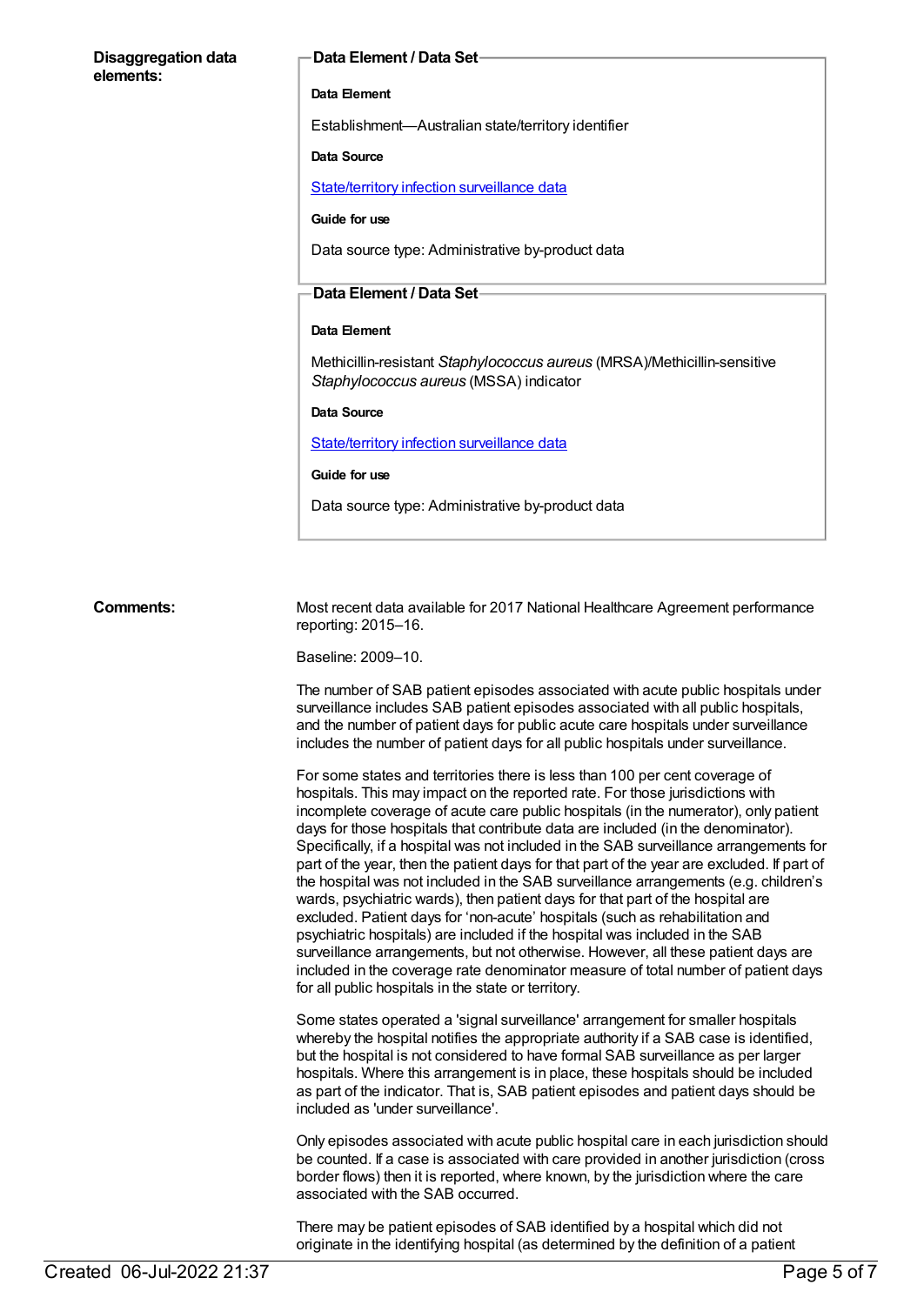episode of SAB), but in another public hospital. If the originating hospital is under surveillance, then the patient episode of SAB should be attributed to the originating hospital and should be included as part of the indicator. If the originating hospital is not under SAB surveillance, then the patient episode is unable to be included in the indicator.

Patient episodes associated with care provided by private hospitals and nonhospital health care are excluded.

Patient days for unqualified newborns, hospital boarders and posthumous organ procurement are excluded.

Almost all patient episodes of SAB will be diagnosed when the patient is an admitted patient. However, the intention is that patient episodes are reported whether they were associated with admitted patient care or non-admitted patient care in public acute care hospitals.

Where there is significant variation, for example non-coverage of cases diagnosed less than 48 hours after admission, in the data collection arrangements it will affect the calculation of values across states and territories.

Variation in admission practices across jurisdictions will influence the denominator for this indicator, impacting on the comparability of rates.

Jurisdictional manuals should be referred to for full details of definitions used in infection control surveillance.

Note that the definition of a healthcare-associated SAB was revised by the Australian Commission on Safety and Quality in Health Care in 2016. In particular, the clinical criterion for SAB associated with neutropenia was revised. Data for 2010–11, 2011–12, 2012–13, 2013–14 and 2014–15 are provided according to the previous neutropenia criterion:

SAB is associated with neutropenia (<1  $\times$  10<sup>9</sup>) contributed to by cytotoxic therapy

Data for 2015–16 are provided according to the new neutropenia criterion:

SAB is associated with neutropenia contributed to by cytotoxic therapy. Neutropenia is defined as at least two separate calendar days with values of absolute neutrophil count (ANC) <500 cell/mm $^3$  (0.5 × 10 $^9$ /L) on or within a seven-day time period which includes the date the positive blood specimen was collected (Day 1), the 3 calendar days before and the 3 calendar days after.

## **Representational attributes**

| <b>Representation class:</b> |  | Rate    |
|------------------------------|--|---------|
| Data type:                   |  | Real    |
| Unit of measure:             |  | Episode |
| Format:                      |  | NN[N]   |
|                              |  |         |

**Data source attributes**